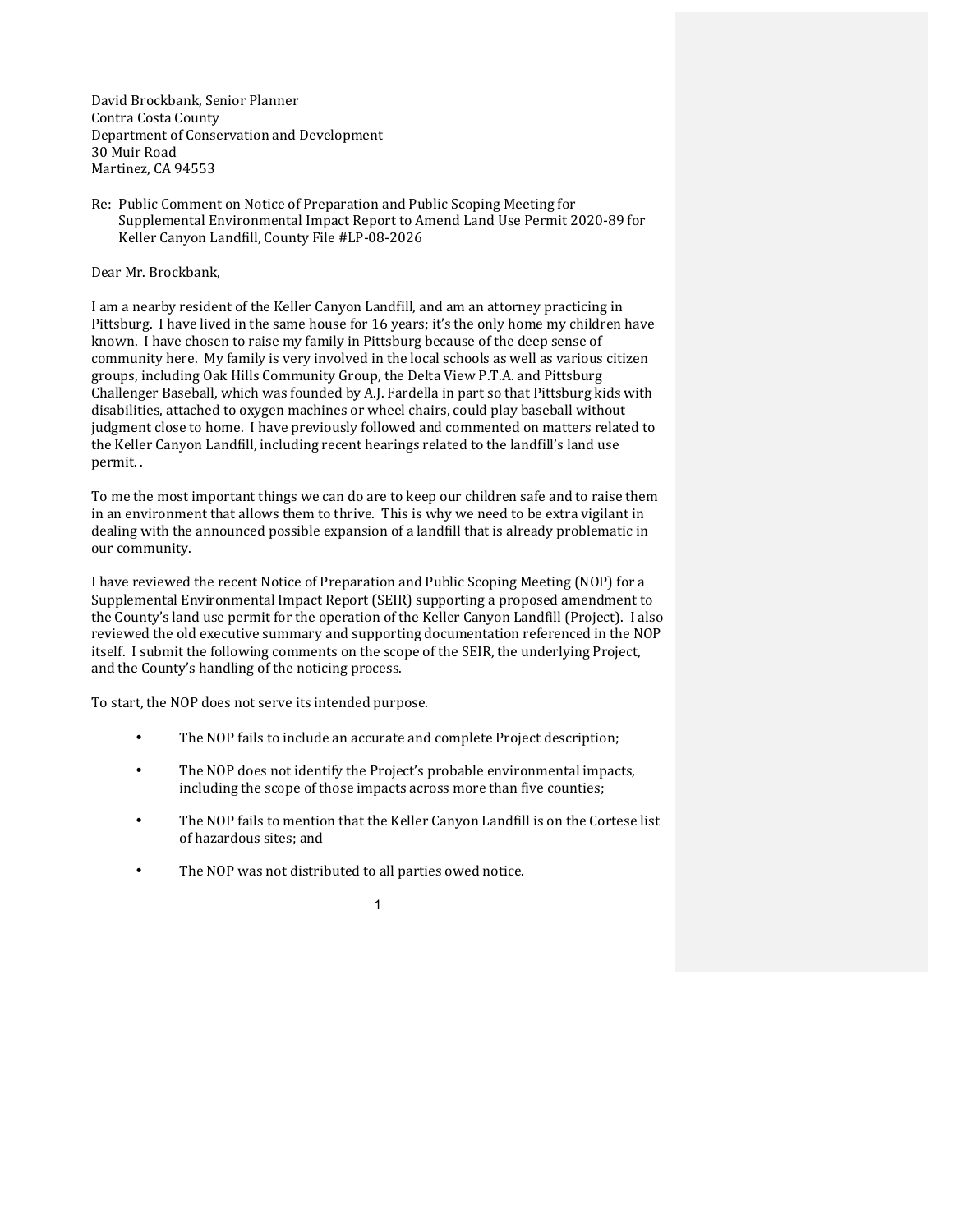In order to cure these problems, the County should re-issue the NOP and provide an additional 30 days for interested agencies and members of the public to comment. (Each of these defects are described in more detail below.)

# 1. The SEIR should identify, clearly and unambiguously, what the Project really **entails and accomplishes**.

.

The Project description in the NOP seems disingenuous in its portrayal of what KCL is proposing. The Project indicates that one of the main proposed changes is the raising of maximum permitted waste volumes that the Landfill can accept. In other words, KCL currently can accept a maximum of 3,500 tons per day at the landfill, but now seeks to increase that ceiling to 4,900 tons per day. But it's not really a 40 percent increase that is at stake. In truth, the Project would allow up to  $6,200$  tons of waste per day, as the applicant is proposing to reclassify green, wood, and other materials such that they are no longer counted as "disposal" materials. Looked at that way, the Project, then, entails an 80 percent increase in waste volume accepted by the Keller Canyon Landfill.

With nearly double the amount of garbage being accepted, an important public policy is at stake. The result, which is not even mentioned in the NOP, is that the useful life of the landfill is nearly halved. So whereas the Keller Canyon Landfill, when approved in the early 1990s, initially had a lifespan of about 50 years, approval of the Project would reduce the remaining 30-year life expectancy to 15 or 20 years. The County needs to consider, both in making policy and in conducting this CEQA review, why the landfill should accept more garbage, and what will happen when the landfill reaches capacity.

Thus, what is before the County is not the approval of more trucks. The County here is considering a request to burn through an important resource—available landfill space—in half the time everyone has expected. It is an issue of regional importance, and raises questions about the County's commitment to recycling and other forms of diversion, and reducing the County's garbage footprint. What is really at stake here is a reduction, by as much as half, of the useful life of the landfill. This issue is a major policy shift, and implicates broader questions of sustainability. For instance, are we committed to reducing our waste footprint through a greater commitment to recycling and other diversion programs? It looks like the Project takes us in the opposite direction.

# 2. The NOP must be re-issued, and the public must be provided another 30 days to comment on the scope of the SEIR.

An NOP should provide sufficient information regarding a proposed project's description, location, and probable environmental effects to enable responsible agencies to make a meaningful response. In light of these requirements, the NOP for the Project contains a number of significant defects. Each of these defects, alone, should cause the County to supplement the NOP with significant new information and re-issue the notice.

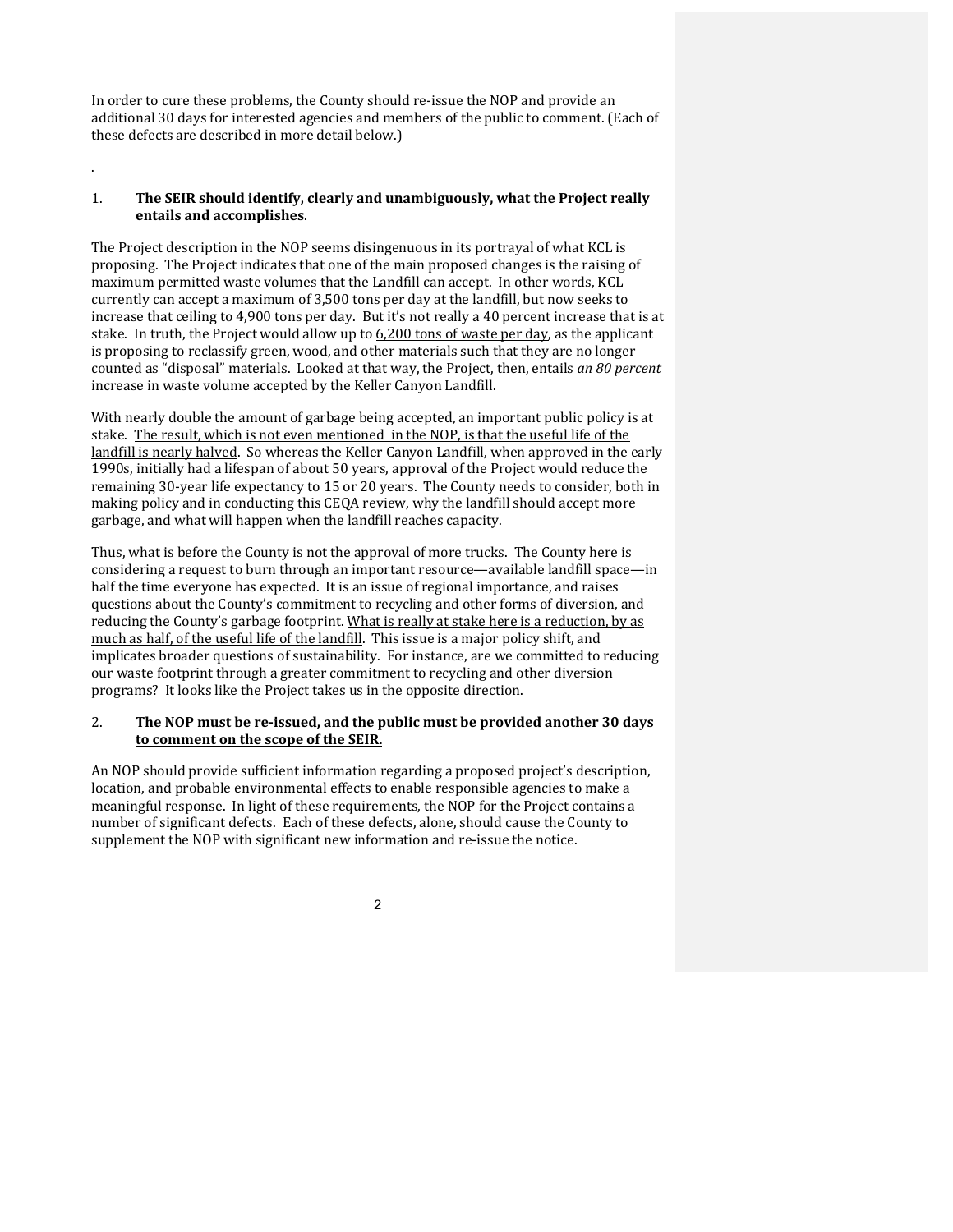#### **The Project description is unacceptably vague and inaccurate, requiring reissuance of the NOP.**

This NOP fails to specify what exactly is being proposed, and, in my mind, deliberately lacks transparency. For instance, the NOP discusses increases to various waste tonnages (up to 6,200 tons per day) and daily truck trips (up to 395 trucks per day), but does not propose a ceiling for transfer trucks. On this point, the NOP merely states that "the current limit of 225 transfer trucks (large 18-wheel trucks) would be lifted." This raises the question, of whether the Company is proposing an *unlimited* number of transfer trucks, or whether it proposes a limit of 395?

The NOP is similarly vague in its discussion of the proposed expansion of the landfill's Extent of Disturbance area (EOD). The Project includes a proposal to increase the size of the EOD from 480 acres to 572 acres, a difference of 92 acres. The purpose, as best described in the NOP, is for "slope maintenance, landslide remediation, and grading and construction associated with stormwater management infrastructure improvements." Contemplated activities also include surveying and geologic testing, excavation and stabilization, the placing of engineered fill, instrumentation, and earthmoving. Is the public to believe that the landfill operator is undertaking this planning effort, which covers 92 acres, solely to control landslides and install stormwater facilities?

The first questions that come to mind are, why are these activities necessary? Are existing facilities threatened by landslides? Are the stormwater facilities required to mitigate problems from the existing operations?

Perhaps what is not being said is more important than what is being said. In fact, the silence is deafening.

County records indicate that on December 16, 2014, the County Board of Supervisors modified the then current Keller Canyon Landfill use permit to require that the landfill operator, prior to January 2016, seek approvals to construct an on-site composting facility. The on-site composting facility is a reasonably foreseeable expansion that is mentioned nowhere in the NOP.

As the County also knows, the landfill operator recently petitioned the County Board of Supervisors for the right to operate an on-site C&D diversion center at the Keller Canyon Landfill. The County rejected this request on September 22, 2015. (I attended that hearing and commented on the proposal.)

Three short weeks later, this NOP appears after the expansion proposal had languished for years. It looks like the NOP includes some attempt to perform "early" environmental review for the expansion of the Keller Canyon Landfill in ways the NOP does not identify. For instance, though the NOP fails to mention the on-site compost facility contemplated in recent amendments to the landfill's use permit, it appears the Project is an implementation of the amended condition that requires the landfill operator to seek regulatory approvals for expansion prior to January 2016. But perhaps there is more at stake than a composting facility. Perhaps having CEQA clearance would support future attempts to reverse the

3

Lisa Della Rocca **Deleted:** is

Lisa Della Rocca 11/13/2015 4:08 PM **Deleted:** the number of transfer trucks limited to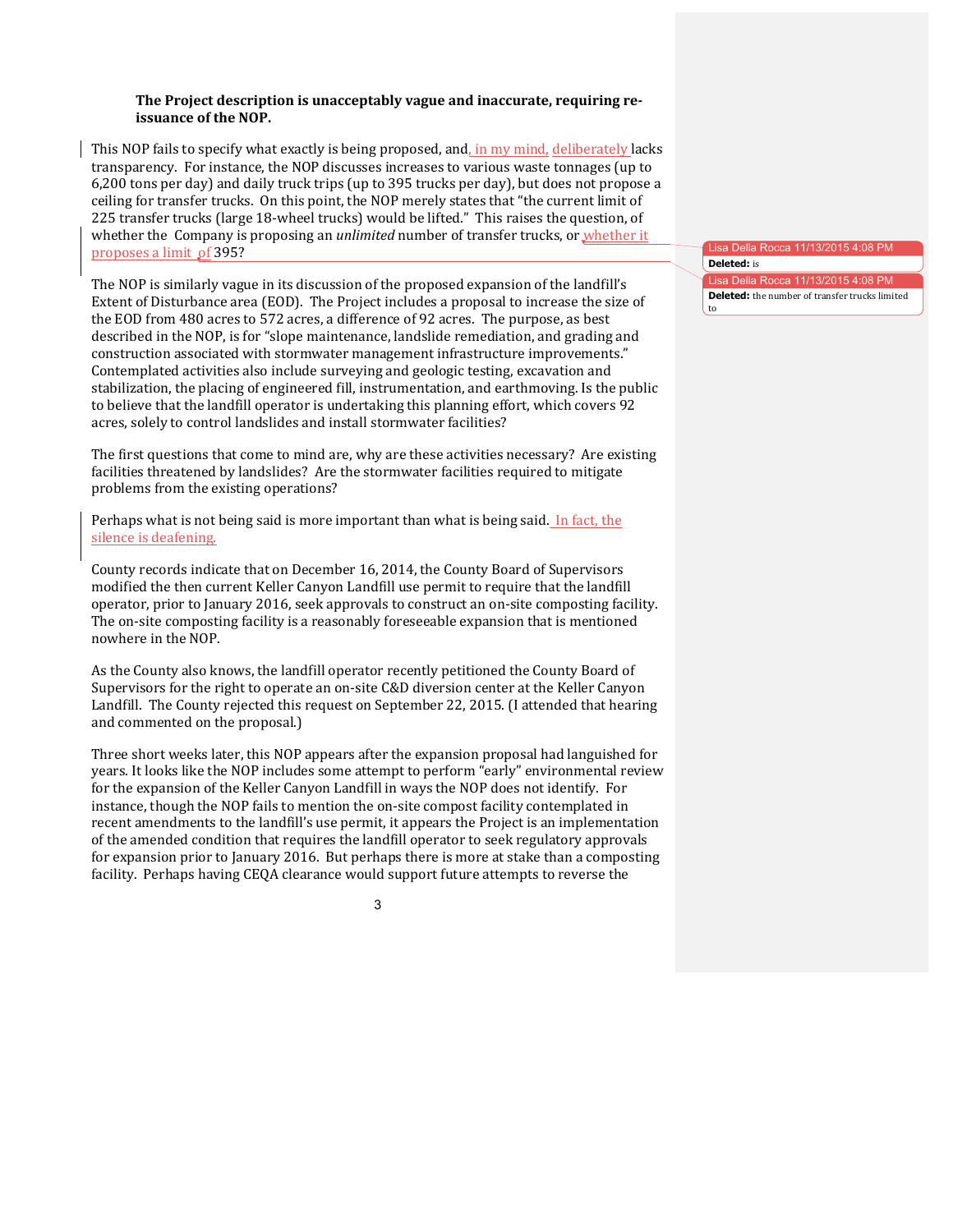County Board of Supervisors' September 22, 2015 decision, or perhaps the CEQA clearance would support future applications to expand the landfill's waste cells. After all, if disturbance to a set area is covered in a CEQA document, and increased truck trips also are studied, a party seeking to expand the capacity of the Keller Canyon Landfill in the future may be able to support an application with the very SEIR that is proposed now.

Failure to identify the entirety of the Project, including its components and objectives, renders the analysis defective. Specifically, dividing a project into smaller components in order to minimize its impacts is known as "piece-mealing," and it is illegal. The NOP should clarify exactly what the additional 92 acres reasonably can support, and a full accounting of those activities must be covered by the SEIR. If all of the surveying, testing, earthmoving, and other activities indeed is to support only landslide protection and stormwater facilities that mitigate dangers associated only with current operations, this relationship must be explained in a detailed way that allows for meaningful public analysis. As things stand, it looks like the SEIR is really meant to support an expansion of the Keller Canyon Landfill to include at least a composting facility, and maybe an expansion of its 244-acre waste disposal site.

## The NOP is inaccurate and, in failing to acknowledge recent amendments to the landfill's use permit, the NOP fails to provide the public with any meaningful sense of what changes are effected by the Project.

The NOP is defective not only because it is vague, but because it is inaccurate. The NOP, as well as the Project application rely entirely on documents that were first presented in 2008 and 2009, and omit all mention that the County Board of Supervisors amended the landfill's use permit on September 22, 2015. In fact, the Executive Summary for the Project's 2008 Project Application contains statements that directly contradict the Board's recent action. The application indicates, for instance, that construction and demolition  $(C&D)$  waste can be directly hauled to the landfill. That is not accurate. The County's September 22, 2015 action clarified that direct haul is not consistent with the terms of its land use permit.

In essence, the NOP has failed to acknowledge the current terms of the Keller Canyon Landfill land use permit, making it impossible to understand how the Project would change operations. It is akin to asking the public to consider changes to an old statute that has been superseded. The "differences" are illusionary, and do not reflect what really is at stake. Therefore, the NOP should be clarified and re-issued.

# The NOP does not contain sufficient information concerning the Project's probable effects.

If a project site is listed on the "Cortese list" of hazardous waste sites, then this information is supposed to be included in the NOP.

Cal EPA records indicate that the Keller Canyon Landfill site encompasses 23 separate places on the Cortese list, where an unauthorized waste discharge has occurred. Most, if not all, the these 23 places have an open cleanup status, and a few of these discharge points occur in the 92 acres that KCL would like to add to the EOD.

4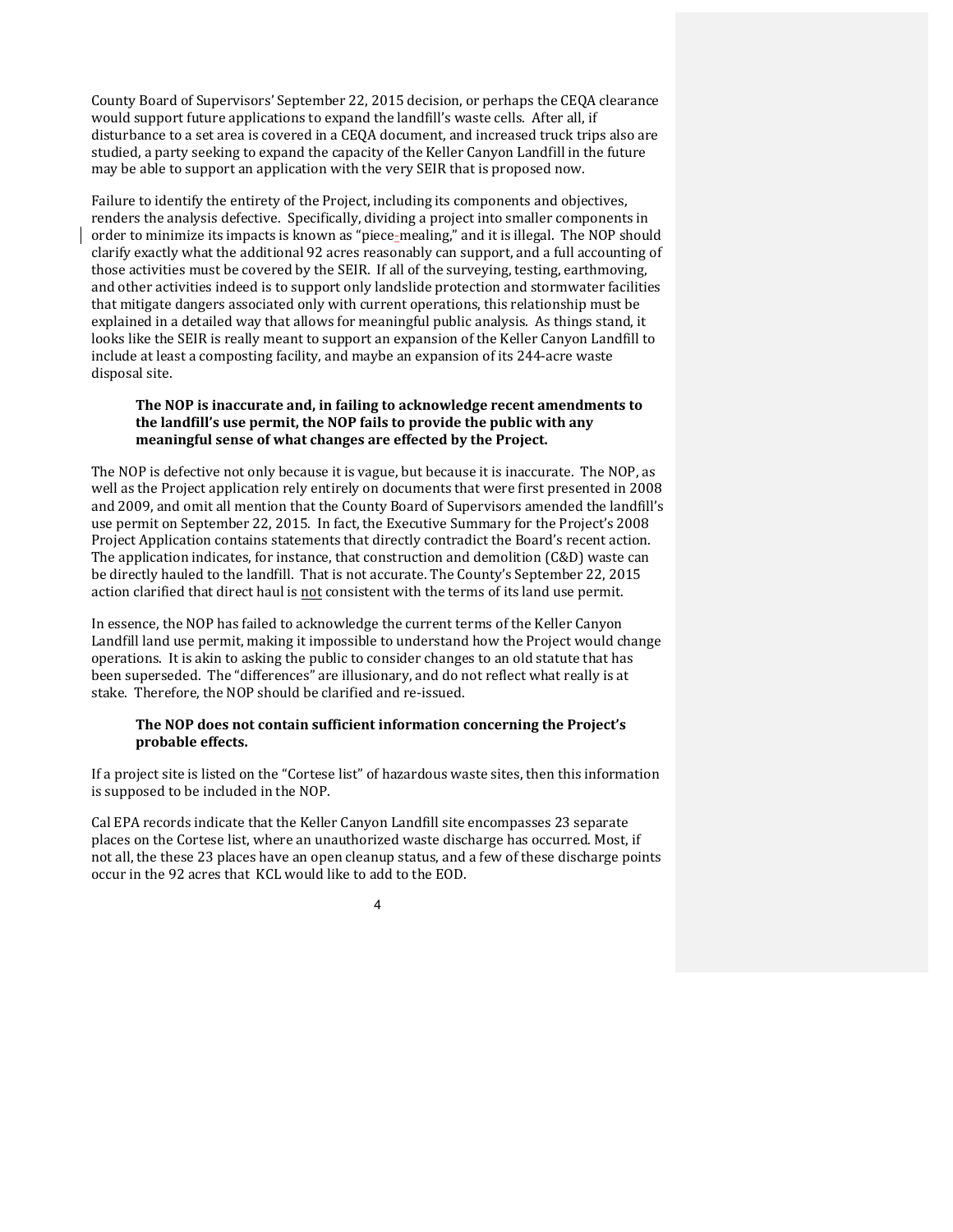The NOP should be recirculated with information on the 23 waste discharges that have qualified for inclusion on the Cortese list.

# The NOP does not contain sufficient information concerning the Project's probable environmental effects.

The NOP contains no specifics with respect to the Project's probable environmental effects. The County is required to sufficiently identify the probable environmental effects of a project in the NOP. This NOP fails this requirement. The document, on page 4, only lists "issues to be addressed in the EIR," and includes a table that merely lists thirteen of the topics included in CEOA Guidelines. This list is not unique to the Project but is a cookiecutter, boiler-plate checklist of environmental topics that every CEOA document must address. A new NOP should be issued explaining, in more detail, *how this Project* would probably effect the environment.

The NOP does not adequately account for the environmental setting, precluding an understanding of the Project's probable environmental effects. Even on the limited record available here, it is pretty clear that this project will have regional implications and the reasonably foreseeable impacts of the increased landfill capacity proposed by the Project include the direct hauling of wastes (including but not limited to green wastes and  $C & D$ debris) to the landfill for increased distances from out-of-county origins, resulting in increased vehicle miles travelled (VMT), increased toxic air contaminant (TAC), greenhouse gas (GHG), and particulate matter  $(PM_{10}$  and  $PM_{2.5}$ ) emissions, and increased degradation of local and regional roadways.

# The NOP likely was not distributed to all parties required by law.

The NOP fails to adequately acknowledge that the proposed project's adverse impacts will truly be *regional* in nature—they will not stop at the borders of Contra Costa County, much less those of the landfill site. While the NOP does notice a scoping meeting, it fails to acknowledge that the project—due to its potentially significant air quality, traffic and transportation, and sensitive wildlife habitat impacts, at the very least—is one of regional or area wide significance. Accordingly, the County should give notice of a scoping meeting to interested and affected cities, counties and agencies. In this case at least Marin, Napa, Sonoma, Solano, and Alameda Counties should have been provided a timely copy of the NOP, as well as each county that borders the foregoing. The NOP also should have been distributed to the East Bay Regional Parks District and the Bay Area Air Quality Management District and anyone else that commented in 2008 and 2009.

Given that I did not receive any notice of the scoping meeting nor did my neighbors and or community members, I suspect that some other important commenters were similarly left in the dark. Thus, not only should the notice reissue, but a new scoping session should be scheduled and more widely noticed. I would also request that the scoping session be held at a place and time that community members are likely to be able to attend.

## 3. The County should investigate the extent to which the SEIR is being proposed to legitimize landfill practices that currently violate the landfill's use permit.

### 5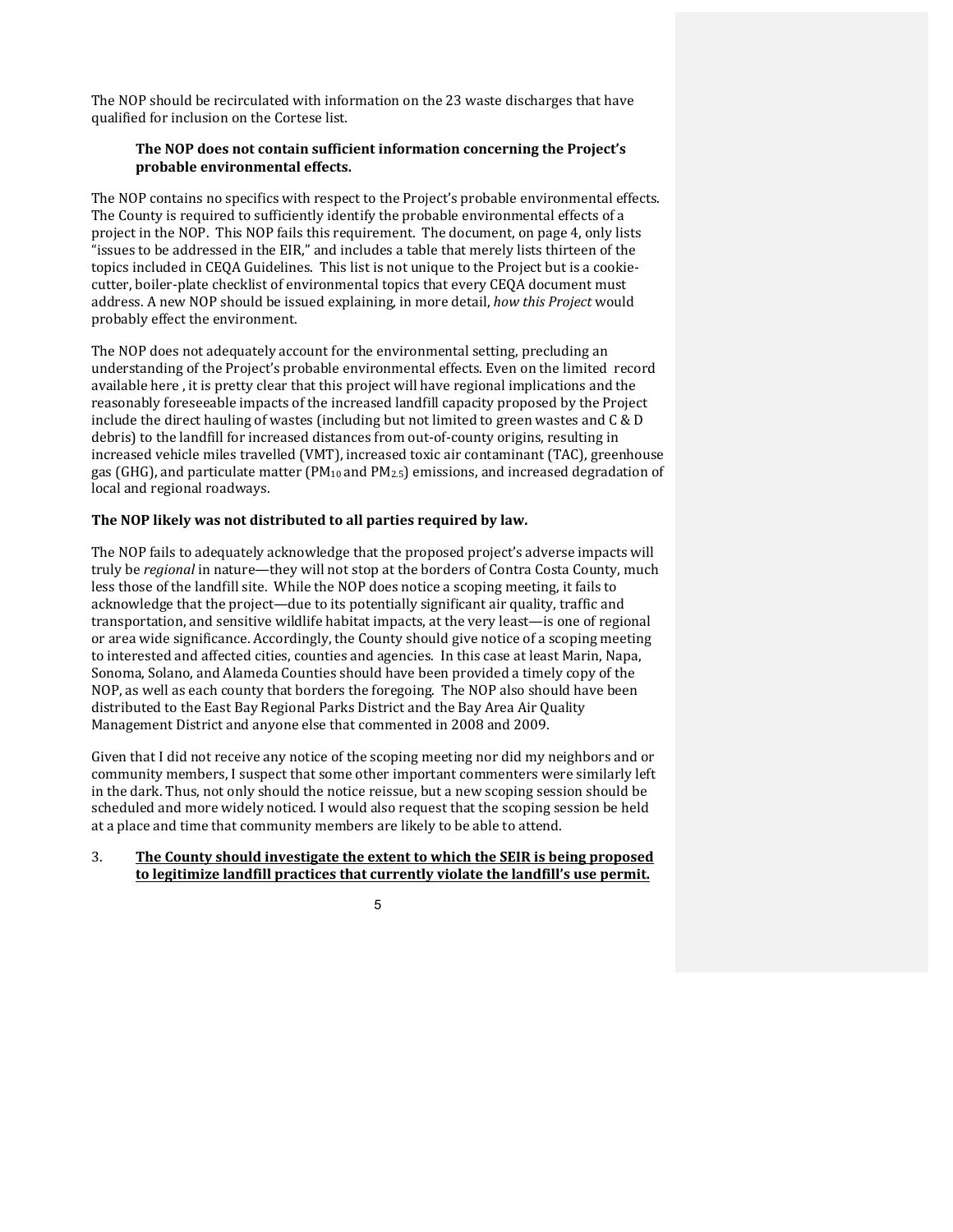As recently as September 2015, the County determined that the company has ignored diversion requirements set forth in the Keller Canyon Landfill's use permit. For instance, the company has been direct hauling C&D materials to the landfill, where the existing use permit requires that  $C&D$  waste first be processed at a transfer station, so that 50 percent of it may be recycled. The County Board of Supervisors amended the use permit on September 22, 2015 to include procedures so that it could better ensure the landfill operator abided by the terms of the use permit. None of this was mentioned in the NOP.

The County should take a hard look to see whether the Project and the SEIR are designed to legitimize practices that would not comport with the use permit and other applicable laws.

For instance, seven years ago, when the landfill operator first submitted an application to expand the Keller Canyon Landfill, it was predicted that demand for landfill disposal would equal 3,865 tons per day in 2012. The increased volume proposed under the Project, as you know, is 4,900 tons per day (when excluding green waste, wood waste, and other materials). The Project thus is asking for an expansion of operative capacity that allegedly was needed, in part, three years ago. A good question to ask before looking at an actual expansion of current capacity is whether the landfill operator has been abiding by the maximum waste limits set forth in section 9.3 of the land use permit. Given the recent problems I respectfully request that the County undertake an independent audit.

Separately, the County should look really closely at the 92-acre expansion to the EOD as it may be legitimizing grading and other activities that have already taken place in this area. Looking at Figure 2 of the NOP, the existing EOD, and the expanded EOD, it appears the expanded 92-acre area already has been disturbed, in its entirety, with roadways and some type of grading. I request the County address whether these activities were permitted and consistent with all existing land use controls and laws.

## 4. **Comments on scope of SEIR.**

As explained above, the Project substantially reduces the useful life of the Landfill. While the Project is framed as an amendment to an existing land use permit, the inevitable result of its approval would be an expansion to an existing landfill in the region or the creation of a new regional landfill. All of these impacts must be thoroughly analyzed, along with a discussion of feasible project alternatives and mitigation measures, in a full – not merely supplemental - EIR.

## The Project impacts are not limited to Contra Costa County, and the geographic scope of the SEIR should provide for a regional analysis.

As discussed herein, while the Keller Canyon Landfill is located in Contra Costa County, the Project represents a shift in the region's waste stream, affecting traffic and waste facilities across Northern California. The landfill operator's own Project application confirms this scope, indicating that the Project is meant to accommodate demand for waste disposal in Marin County, Napa County, Alameda County, Solano County, and Sonoma County. The greatest amount of waste supply that would feed the Project's new appetite for garbage would come from Sonoma County, where daily waste tonnage would increase from 227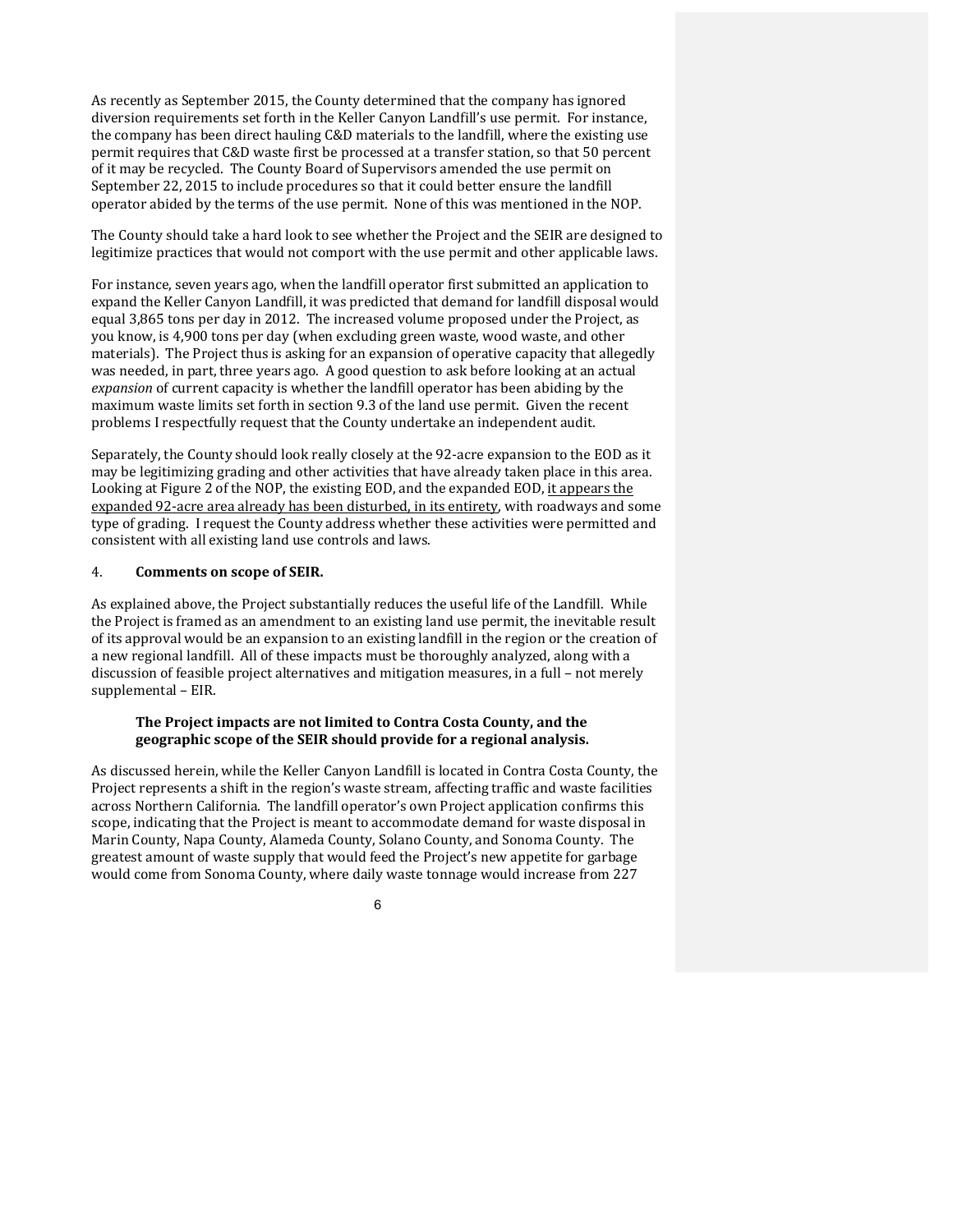tons per day to 830 tons per day. That is a 360 percent increase in waste from Sonoma County, and would account for more than 20 percent of the landfill's import of solid waste. What this means is that, presumably, haul routes between Sonoma County and the Keller Canyon Landfill will see 360 percent more trucks. Haul routes from all the other counties listed above would also see more increases.

Regionwide traffic impacts should be studied. The SEIR should identify, with particularity, how each haul route from each waste facility in each of the above half-dozen counties will intensify. Additional traffic also would result from the increased personnel that would be necessary to handle greater volumes of waste, and so the traffic analysis should account for trips to and from work.

Regional air quality impacts should be evaluated. Due to the increased VMT from more and longer haul routes, the project's impacts on attainment of air quality standards should get particular analysis and attention in the SEIR. Caltrans and other public agencies (including counties and cities impacted because portions of the transportation facilities impacted by the anticipated haul routes are within their jurisdictions) should be notified and consulted as well, and County and out-of-county transportation facility impacts should be thoroughly studied. 

In order to accurately calculate the Project's increased emissions, it will be necessary to understand the composition of the fleet of trucks that would transport the doubled volume of trucked fill anticipated, as well as the types of equipment that will be used at the Keller Canyon Landfill. The SEIR also should identify the existing and forecasted equipment from other affected facilities, located upstream and downstream in the processing of waste. See Section 5.1.3, below.

Health risk assessments should be performed for all affected sensitive receptors located near the Keller Canyon Landfill and along the truck haul routes. Sensitive receptors include the occupants of residential dwellings, schools, daycares, and senior centers.

The SEIR also should account for the impacts of *not* encouraging the diversion of more waste to the landfill. The use of green waste as ADC is essentially equivalent to landfilling all green waste and diverting none to higher uses (e.g., compost); this use increases the Project's GHG emissions due to the off-gassing from the landfilled green waste and correspondingly exacerbates adverse climate change impacts.

The Project indirectly would cause an intensification of uses at upstream and downstream waste-related facilities, both in the County and outside the County.

The Project, which entails nearly a doubling of activity at the Keller Canyon Landfill, will directly or indirectly cause an intensification of activities at in-County (or out-of-County) transfer stations and other waste stream points of origin. The SEIR should identify those locations and evaluate all impacts that might result (e.g., impacts concerning traffic, air quality, noise, etc.)

7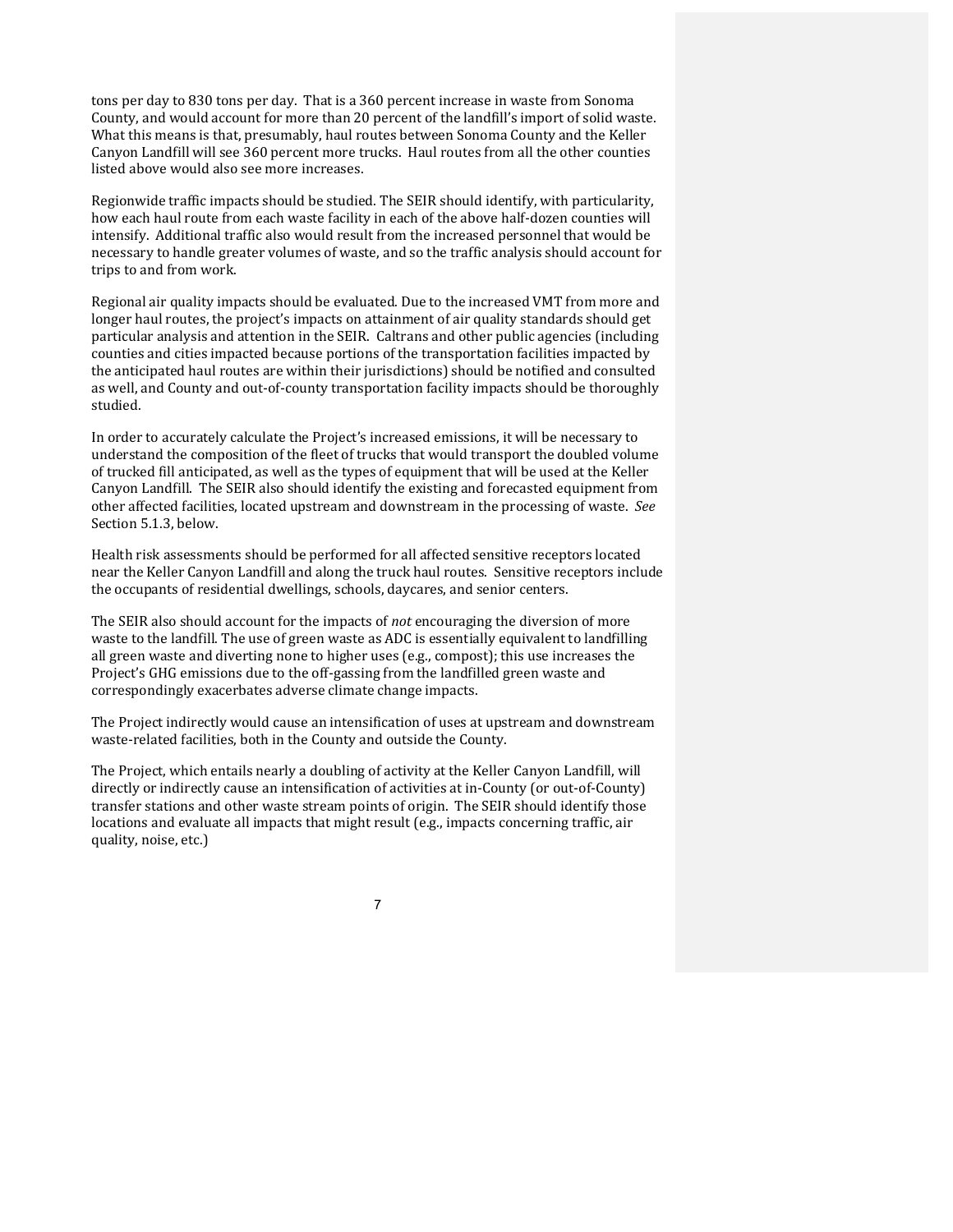Ultimately, the SEIR should identify and evaluate environmental impacts from the reasonably foreseeable expansion and establishment of transfer stations and other waste facilities that either send or receive materials from the Keller Canyon Landfill.

Noise impacts on sensitive receptors along all haul routes must be evaluated. Noise and vibration impacts (both project-generated and cumulative) from the changed truck traffic on sensitive receptors in neighborhoods near the Keller Canyon landfill and also along impacted haul routes should be analyzed.

Biological resources should be carefully reviewed. The Project's proposed increase in the area of disturbance to 92-acres will have potentially adverse impacts on local and regional open space and biological resources, including the East Contra Costa County Habitat Conservation Plan Natural Communities Conservation Plan (HCP) habitat preserve system. Concerned agencies and organizations, including the East Bay Regional Park District (EBRPD) and Save Mount Diablo, have previously pointed out in comments on the NOP's prior iteration that the Project has the potential to impact as many as 69 special-status wildlife and 11 special-status fish species that actually or potentially inhabit the HCP inventory area. These species include the California Tiger Salamander, California Red Legged Frog, American badger, Alameda whip snake, various species of raptors, etc.

The Project will impact these species through its as-yet-unanalyzed impacts from truck traffic/wildlife mortality, water quality degradation, water consumption, creek diversions, and the spread of invasive/exotic plants. Impacts on Lawler Creek—a perennial creek crossing the Landfill's buffer area—also should be assessed. To this end, the SEIR should analyze whether the Project will frustrate any of the mitigations imposed by the original Keller Canyon Landfill EIR and conditions of approval. That is, the SEIR must answer the question as to whether expanding operations will interfere with the landfill's existing obligations to ensure that Lawler Creek and local species do not suffer impacts from the existing landfill operations.

Aesthetic impacts should be evaluated. Aesthetic impacts on the largely undisturbed Los Medanos Hills (from additional development and scattered and windblown litter) must be analyzed and mitigated for the benefit of the thousands of members of the general public who travel Kirker Pass and Bailey Road on a daily basis, and who currently enjoy views of the surrounding landscape.

Open space and recreational impacts should also be evaluated, as the site of the proposed expanded Project occupies a critical location between the Concord Naval Weapons Station redevelopment area to the west and the Black Diamond mines and Mount Diablo State Park to the east/southeast. The Naval Weapons development will dedicate 3,200 acres of land to parks and open space uses, to be located on the eastern portion of its property adjacent to the Project site, and EBRPD may have updated its Master Plan to include a proposed trail in the Project vicinity linking that Naval Weapons open space through the Black Diamond mines to Mount Diablo State Park. The Project proponent must consult and coordinate with EBRPD and the City of Concord regarding potential impacts on planned regional trails and open space.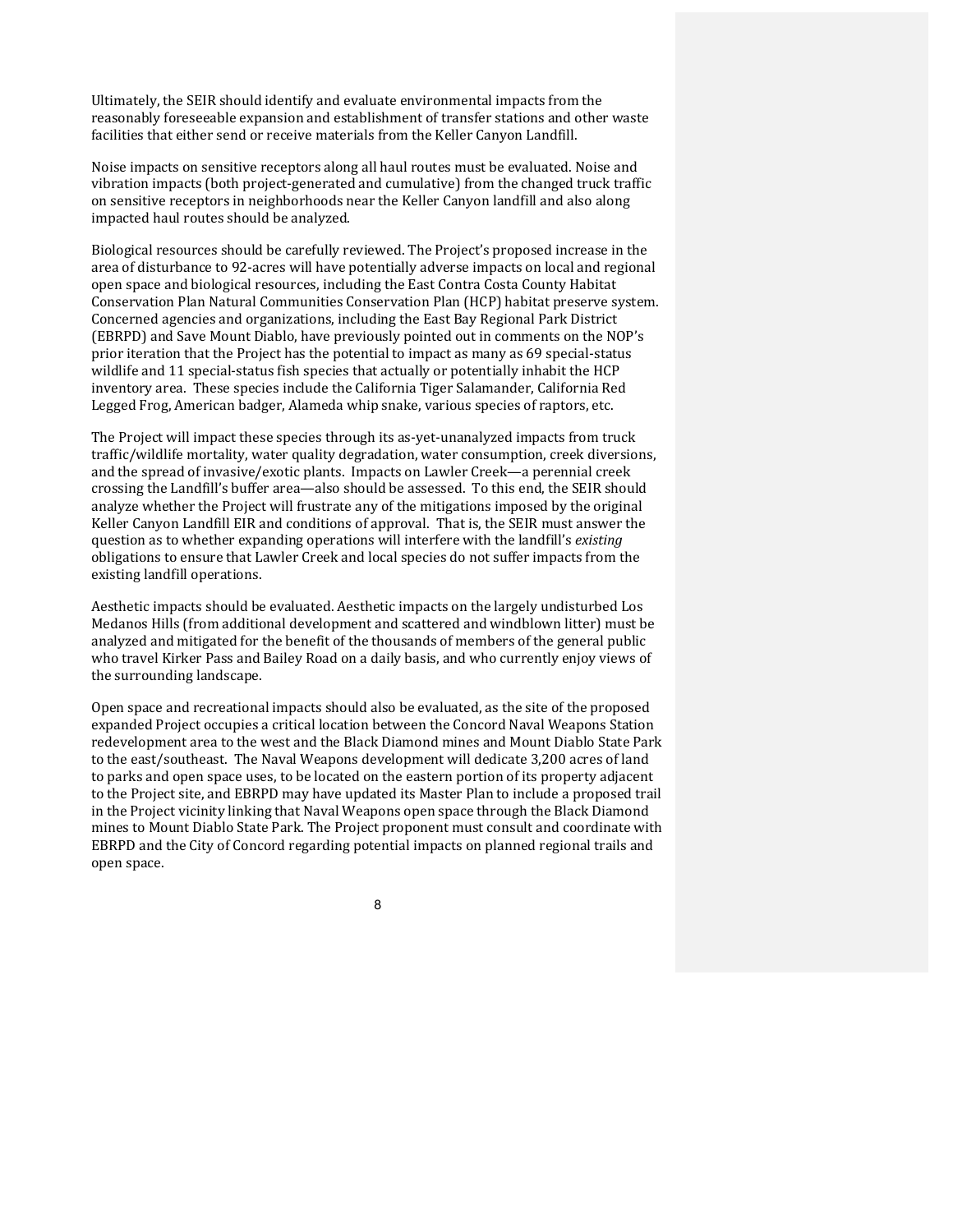Cumulative impacts of the Project together with similar impacts of all new projects in the relevant region and vicinity (e.g., the Concord Naval Weapons Base redevelopment, which will add 10,000 nearby residential units and consume 2,000 acres of valuable and increasingly scarce open space habitats) should be carefully identified and studied.

Thus, the SEIR should account for reasonably foreseeable projects not only in the immediate vicinity of the landfill, but most especially those projects that would contribute traffic to identified, inter-county haul routes, and in the vicinity of waste facilities that will see an increased demand for services due to the intensified use of the landfill. This Project truly has regional implications, and cumulative impacts in a great number of communities will result. The SEIR must evaluate these impacts.

# The SEIR should address what will happen when the Keller Canyon Landfill reaches capacity sooner than anticipated.

As explained above, with nearly double the amount of garbage being accepted at Keller Canyon Landfill under the proposed Project, the landfill's life expectancy will be reduced by as much as half. The County needs to identify and analyze the reasonably foreseeable consequence of this early closure. Among the scenarios that should be contemplated are: (1) the expansion of the Keller Canyon Landfill's 244-acre waste disposal area; (2) the expansion of other regional landfills, including Portrero Hills and the Sonoma County and Marin County landfills; or (3) the establishment of a new landfill in the region. Each of these scenarios are reasonably foreseeable and their potential impacts must be considered in the SEIR.

Accordingly, the SEIR's no project alternative should account for the "natural life" of the Keller Canyon Landfill, and the SEIR must meaningfully compare impacts between the two.

# **Scope of SEIR alternatives analysis.**

As explained above, the SEIR's no project alternative should address the benefits of limiting waste import at the Keller Canyon Landfill, including that the useful life of the landfill will be substantially longer than under the proposed Project.

The SEIR also should include: (1) a reduced size alternative; and (2) an alternative that results in the diversion of the "new" waste and its reuse as a beneficial use, such as composting.

## The SEIR must identify all feasible mitigation measures.

The SEIR should consider the following, non-exclusive list of measures to offset traffic, air quality, and noise impacts:

Soundwalls along haul routes.